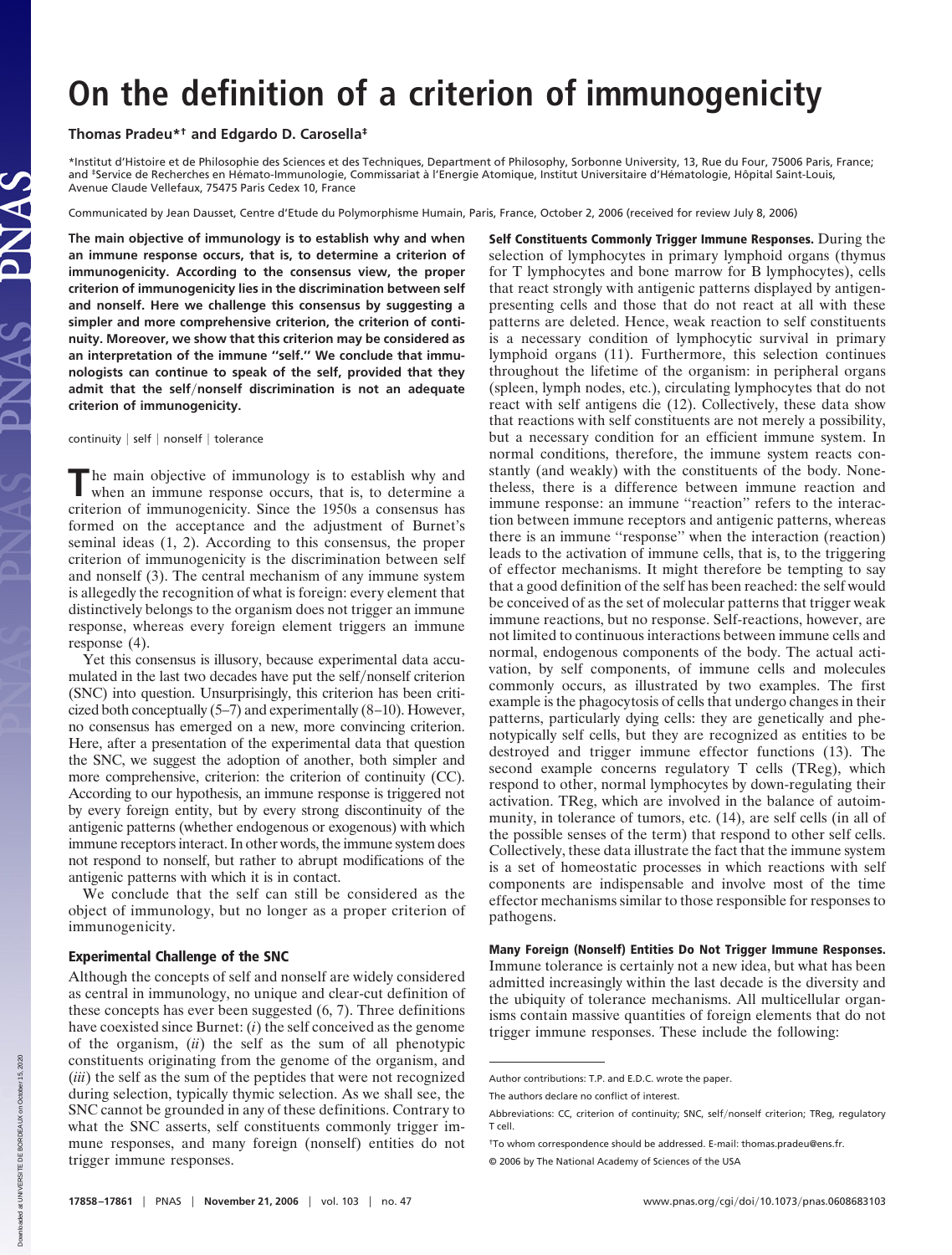- 1. Bacteria. Many bacteria live in multicellular organisms without inducing immune responses, and, in some cases, they are even beneficial to the host, especially on the mucosal surfaces (lungs, gut, sensory organs, and organs of reproduction). The gut is thought to be colonized by  $10^{14}$  commensal microorganisms, which contribute to the defense of the host and to its digestive capacity (15, 16). In many organisms, commensal bacteria are even indispensable for the development of an efficient immune system (17, 18).
- 2. Protozoan parasites and parasitic worms (helminths). Parasites display, most of the time, large quantities of antigens at their surface, and yet in many cases they induce no immune response at all (e.g., *Trypanosoma cruzi*) (19).
- 3. Fetus. In the great majority of cases, although its genome is semidifferent from that of the mother, the fetus does not trigger any maternal immune response or is protected against such a response. Induction of tolerance mechanisms, such as those due to HLA-G (20) and TReg (21), have been proved to play a critical role in this tolerance.
- 4. Chimerism. Chimerism is the process by which some cells are exchanged between two organisms and maintained in at least one of them, even though they are foreign to the host. The most striking example is fetomaternal chimerism: in humans, components originating from the child have been found in the mother up to 27 years after delivery (22).

In all of these cases, the immune system does not simply ignore the antigens, but rather it actively tolerates them. In other words, immune receptors interact with the antigens involved, but this interaction does not lead to a destructive response.

Thus, whatever definition of self one may favor, the criterion of immunogenicity sought by immunologists cannot be the SNC: many self components induce immune responses, whereas many nonself components do not. Of course, every scientific hypothesis, especially in life sciences, faces some exceptions; but it is worth asking the question, how many exceptions are needed to start to question the hypothesis itself? Our view is that the SNC is currently challenged by too many exceptions to remain unaltered. We believe that the immune system simply does not discriminate between self and nonself, although it may contribute to define the self (discussed in *Conclusion: Should We Abandon the SelfNonself Language in Immunology?*).

## **Situation of Contemporary Immunology**

With regard to these data, contemporary immunologists may adopt several different attitudes. The first attitude is to maintain the SNC. This option demands a new consensus, both on the definition of the concepts of self and nonself and on the mechanism of self/nonself discrimination, a new consensus that is clearly missing today (23). A second attitude is to say that immunology should not seek a criterion of immunogenicity or a theory anymore and should focus only on experimental work (24). Yet this option is unsatisfying, for experimental data make sense only within a theoretical framework. A third attitude, which, although rarely made explicit, is quite common among immunologists, is to define the self as that which does not trigger an immune response and the nonself as that which triggers an immune response (25). Yet this option is a vicious circle, because it does not offer a criterion of immunogenicity, but only a name for an observed phenomenon. Indeed, this option offers no prediction and no explanation.

The difficulty comes from the fact that no scientific hypothesis can be called into question unless another, more convincing view emerges. Here we suggest a very simple and comprehensive criterion around which immunologists may rally.

## **Our Suggestion: The CC**

**Principle of the CC.** The SNC is closely interlinked with the view that an organism results from the unfolding of its inner characteristics, i.e., the idea that an organism is the set of the constituents (cells, molecules) originating from its genome. The SNC sees the immune system as defending the integrity of these endogenous constituents, which compose the organism. The criterion for the definition of the organism is in this case the opposition between the endogenous (what comes from the inside of the organism, that is, the products of its genome) and the exogenous (what comes from the outside of the organism and cannot be part of it). Therefore, we understand how the immunological SNC continues this general conception of the organism: the immune system enables the organism to exclude and destroy everything that is different from itself, that is, everything that does not come from the ''inside.''

According to the CC, an effector immune response is indeed due to an antigenic difference, but not a difference between the endogenous (self) and the exogenous (nonself). The CC goes back to the antigenic difference itself, without interpreting it *a priori* as a difference between self and nonself. Therefore, if the CC is correct, immunologists have been perfectly right to account for the triggering of the immune response with antigenic difference, but they have improperly interpreted it as a difference in origins (endogenous vs. exogenous), whereas it is only the structural (molecular) difference that is important. Here is indeed the principle of the CC: every effector immune response is due to a strong antigenic discontinuity, that is, to the appearance in the organism of antigenic patterns (epitopes) that are different from those with which immune receptors continuously interact. The immune receptors are those of lymphocytes, dendritic cells, macrophages, etc. The antigenic patterns are the epitopes to which immune receptors bind. They can be either exogenous (pathogenic patterns, alloantigens expressed on a transplanted organ, etc.) or endogenous (tumor markers, patterns expressed on apoptotic cells, patterns recognized by TReg, etc.) Finally, an immune response is not simply an immune biochemical interaction between immune receptors and antigenic patterns, it is the actual triggering of effector mechanisms (destruction or neutralization of the antigen, up-regulation or down-regulation of other immune components). If the CC is correct, an immune response occurs when the antigens with which immune receptors interact are very different from those with which they usually interact (antigenic discontinuity). In other words, an immune response is induced by the sudden appearance of epitopes that are unusual, that is, strongly different from those with which immune receptors repeatedly interact and which remain the same or change very slowly. Immune receptors interact strongly with these abnormal epitopes, that is, with a strong affinity and/or specificity.

According to the CC, for a given organism, epitopes are immunogenic if they are unusual, but this does not imply that they are necessarily new: in the case of immune memory (for B and T cells), some immune receptors selected previously respond strongly to epitopes that have already been encountered but with which immune receptors have not continuously interacted ever since.

By speaking of strong discontinuity, the CC takes into account (*i*) the quantities of the antigen. Very small quantities of antigens do not induce an immune response. (*ii*) The degree of molecular difference between the new antigen and the antigens with which immune receptors constantly interact. There is no immune response when the antigens with which immune receptors currently interact are the same or almost the same as those with which immune receptors repeatedly interact. They are exactly the same in the case of the normal functioning of an immune system or when there is a perfect molecular resemblance be-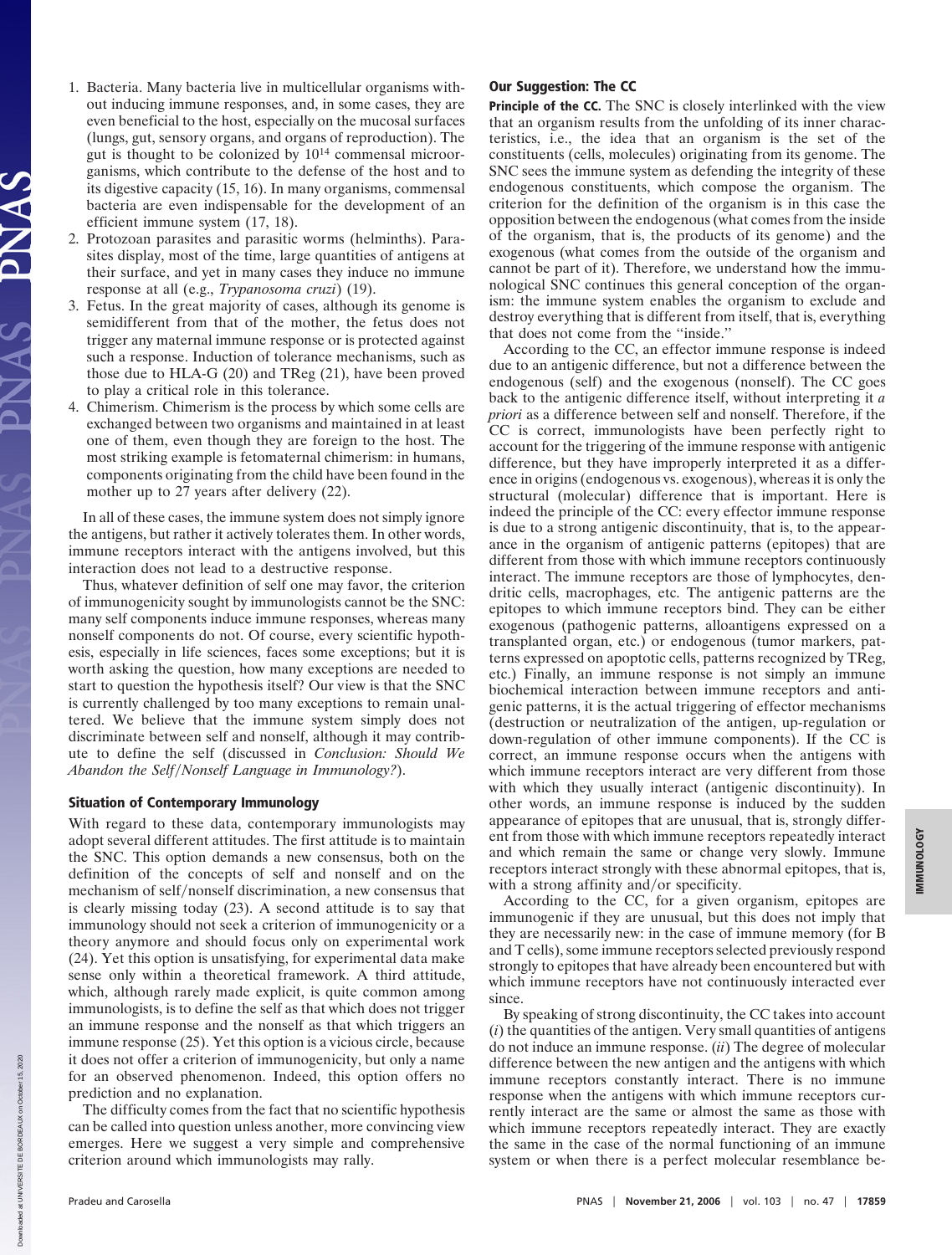tween the two antigens (e.g., acceptance of grafts between two identical twins, or acceptance of autografts). They are almost the same, for instance, in the case of efficient molecular mimicry (e.g., *T. cruzi*) (26). (*iii*) The speed of the appearance of the unusual antigenic patterns. In some cases, an antigen introduced very progressively in an organism induces tolerance, not a destructive response. Similarly, when an antigen (whether endogenous or exogenous) present in an organism undergoes very slow mutations and hence slight phenotypic modifications of its surface epitopes, no immune response is triggered. On the other hand, extremely rapid changes of epitopes (as happens with some pathogens) induce no immune response either, because no specific response can be mounted by the immune system. Thus, there is a window of activation as far as the speed of antigenic discontinuity is concerned: very slow changes do not induce an immune response, and very fast ones do not either; only changes of intermediate speed induce an immune response.

Thus, the CC does not say that every modification, every antigenic discontinuity, induces an immune response. To get an immune response, a strong discontinuity (estimated according to three criteria: quantities of antigens, molecular difference with usual antigens, and speed of antigenic modification) is required.

**Induction of Tolerance by Induction of Continuity.** The CC says that the adequate criterion of immunogenicity lies in the break of antigenic continuity. But it also allows us to understand in which conditions a new antigenic continuity is established, that is, how a new antigen (i.e., molecularly different from those with which the immune system continuously interacts) is integrated among the normal, usual antigens of the organism without inducing an effective immune response. This integration process relies on induction of continuity. There is induction of tolerance by induction of continuity when repeated contacts with a new antigen under nonimmunogenic (weak quantities of antigen and progressive antigenic modifications) and nondestructive (no damage to the tissues of the organism) conditions occur. In this case, the probability of triggering an immune response decreases progressively; in other words, the antigen is progressively tolerated by the immune system (which, by a ''habituation'' process, gets ''used'' to the presence of this antigen). Induction of continuity implies the tolerogenic activity of regulatory components, the role of which is now well established, particularly for dendritic cells (27, 28), TReg (29), and especially those induced at the periphery (30), the HLA-G molecule of histocompatibility (31), or even several of them collaborating (32). We believe that better tolerance of a graft if antigens from the donor are injected before the transplantation (33), the efficiency of negative vaccination (i.e., the stimulation of TReg to progressively obtain a reduced immune response), temporary tolerance to paternal alloantigens during pregnancy (34), fetomaternal tolerance, fetomaternal chimerism, induction of tolerance in tumor cells, some kinds of tolerance to pathogens (especially to some parasites), and more generally the creation of tolerogenic microenvironments (30) could all be examples of induction of continuity. Induction of continuity is also consistent with immune exhaustion: T cells, for instance, can be exhausted after a long contact with the antigen, particularly with persistent pathogen, like in LCMV infection (35, 36). In such a case, the immune system progressively ceases to respond to persisting antigens.

**Why Should We Adopt the CC?** Several data tend to prove that the CC is a better criterion than the SNC.

1. Regulation of immunity: the functioning of the immune system as an homeostasis. The CC subsumes under a unique explanation the phagocytosis of dead or abnormal cells and immune reactions to pathogens: in each case, it is the discontinuity in the molecular patterns displayed on the cell surface that triggers an immune response. Evidence for this discontinuity in dead cells is particularly clear (37). Normal autoreactivity, that is, the necessity for immune cells to be stimulated constantly by endogenous components, and the role of regulatory cells (especially TReg) are equally explained. This last case is particularly striking: whereas the SNC has great difficulty in explaining the triggering of TReg (which can respond to self as well as to nonself), there is no such difficulty with the CC. TReg respond to a strong discontinuity in the interactions between their receptors and the epitopes with which they react (whether self or nonself), exactly like the other immune cells do.

- 2. Tumor cells. Tumor cells, except perhaps those due to oncogenic viruses, are self cells, insofar as they come from the genome of the individual and are components of the organism. According to the CC, in many circumstances tumor cells trigger an immune response because the molecular patterns they display change considerably and this change thus constitutes an antigenic discontinuity. Changes in tumor cells are indeed very different from changes in normal cells: the genome of normal cells is most of the time stable whereas cancer cells undergo multiple genetic alterations; the transcriptome in normal cells is stable, whereas cancer cells are characterized by a major epigenetic instability; no tissue invasion occurs with normal cells, whereas there is invasion and metastasis with cancer cells; normal cells have a stable pattern of cytokine and growth factor expression, in contrast to cancer cells, which have an abnormal expression of cytokines and growth factors (38).
- 3. Immunogenic mutations. Genetic changes can, by themselves, elicit autoimmunity and tumor immunity when expressed in inflammatory environments (39).
- 4. Tolerance of pathogens, such as commensal bacteria or some parasites. These pathogens, especially when they do not harm the organism and even play a useful role (example: bacteria in the gut facilitate digestion), induce, by progressive induction of continuity, a state of tolerance (40). *Leishmania major* actively induces IL-10-producing TReg, and these TReg prevent the clearance of the parasite by other immune cells (41).
- 5. Fetomaternal tolerance and chimerism. As suggested previously, in this case induction of tolerance (42) may be realized by induction of continuity.

Thus, the CC attempts to give an account of phenomena that the SNC does not explain, or explains only by using ad hoc hypotheses. The CC is simpler than the SNC because continuity is measurable. Moreover, it is more comprehensive: it includes autoreactivity, particularly regulatory components such as TReg, and processes that imply immune constituents and yet do not come within defense of integrity, but rather within homeostasis (phagocytosis of dying cells, regulation of inflammation, etc.).

### **Conclusion: Should We Abandon the SelfNonself Language in Immunology?**

Recent self-proclaimed ''revolutions'' in immunology have not compelled recognition among immunologists, partly because of overstatements (25) and partly because of experimental inadequacies (24). By contrast, we propose to take a moderate line, that is, to keep the language of self in immunology, but to try to clarify its meaning.

Immunology is undoubtedly about the self, insofar as it focuses on the persistence and cohesiveness of organisms. Indeed, immunology's main question is: what entities are accepted by an organism, and therefore may be considered as constituents of this organism, and what entities are rejected? Thus, if the self is regarded as a synonym of ''organism,'' then the immunological self